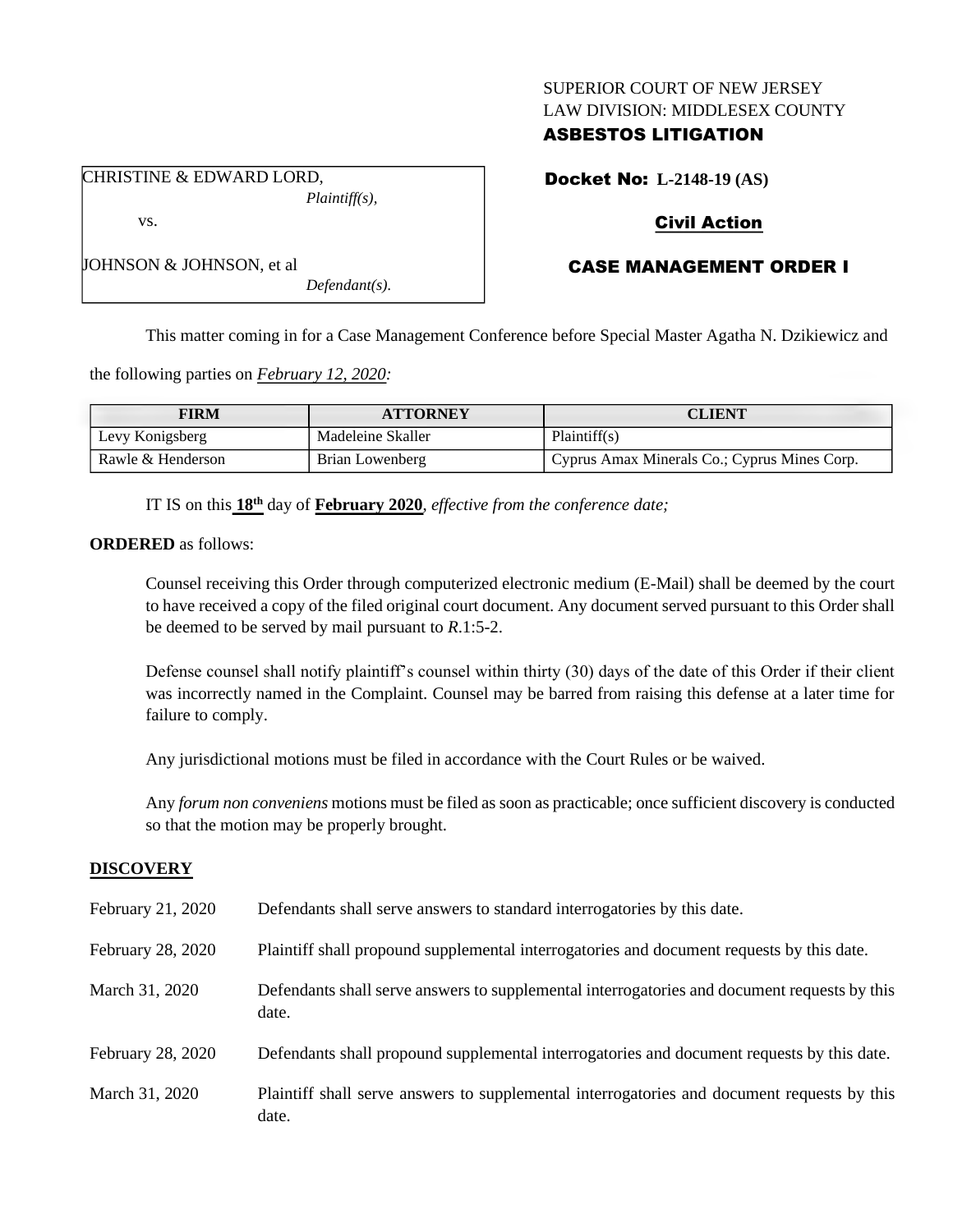- April 30, 2020 Fact discovery, including depositions, shall be completed by this date. Plaintiff's counsel shall contact the Special Master within one week of this deadline if all fact discovery is not completed.
- April 30, 2020 Depositions of corporate representatives shall be completed by this date.

### **EARLY SETTLEMENT**

August 21, 2020 Settlement demands shall be served on all counsel and the Special Master by this date.

## **MEDICAL EXPERT REPORT**

| June 30, 2020   | Plaintiff shall serve medical expert reports by this date.                                                                                                                                                                                               |
|-----------------|----------------------------------------------------------------------------------------------------------------------------------------------------------------------------------------------------------------------------------------------------------|
| June 30, 2020   | Upon request by defense counsel, plaintiff is to arrange for the transfer of pathology specimens<br>and x-rays, if any, by this date.                                                                                                                    |
| August 14, 2020 | Defendants shall identify its medical experts and serve medical reports, if any, by this date. In<br>addition, defendants shall notify plaintiff's counsel (as well as all counsel of record) of a<br>joinder in an expert medical defense by this date. |

### **LIABILITY EXPERT REPORTS**

| June 30, 2020 | Plaintiff shall identify its liability experts and serve liability expert reports by this date or |
|---------------|---------------------------------------------------------------------------------------------------|
|               | waive any opportunity to rely on liability expert testimony.                                      |

August 14, 2020 Defendants shall identify its liability experts and serve liability expert reports, if any, by this date or waive any opportunity to rely on liability expert testimony.

#### **SUMMARY JUDGMENT MOTION PRACTICE**

- August 21, 2020 Plaintiff's counsel shall advise, in writing, of intent not to oppose motions by this date.
- September 4, 2020 Summary judgment motions shall be filed no later than this date.
- October 2, 2020 Last return date for summary judgment motions.

#### **ECONOMIST EXPERT REPORTS**

- June 30, 2020 Plaintiff shall identify its expert economists and serve expert economist report(s), if any, by this date or waive any opportunity to rely on economic expert testimony.
- August 14, 2020 Defendants shall identify its expert economists and serve expert economist report(s), if any, by this date or waive any opportunity to rely on economic expert testimony.

#### **EXPERT DEPOSITIONS**

October 30, 2020 Expert depositions shall be completed by this date. To the extent that plaintiff and defendant generic experts have been deposed before, the parties seeking that deposition in this case must file an application before the Special Master and demonstrate the necessity for that deposition. To the extent possible, documents requested in a deposition notice directed to an expert shall

 $\_$  , and the set of the set of the set of the set of the set of the set of the set of the set of the set of the set of the set of the set of the set of the set of the set of the set of the set of the set of the set of th